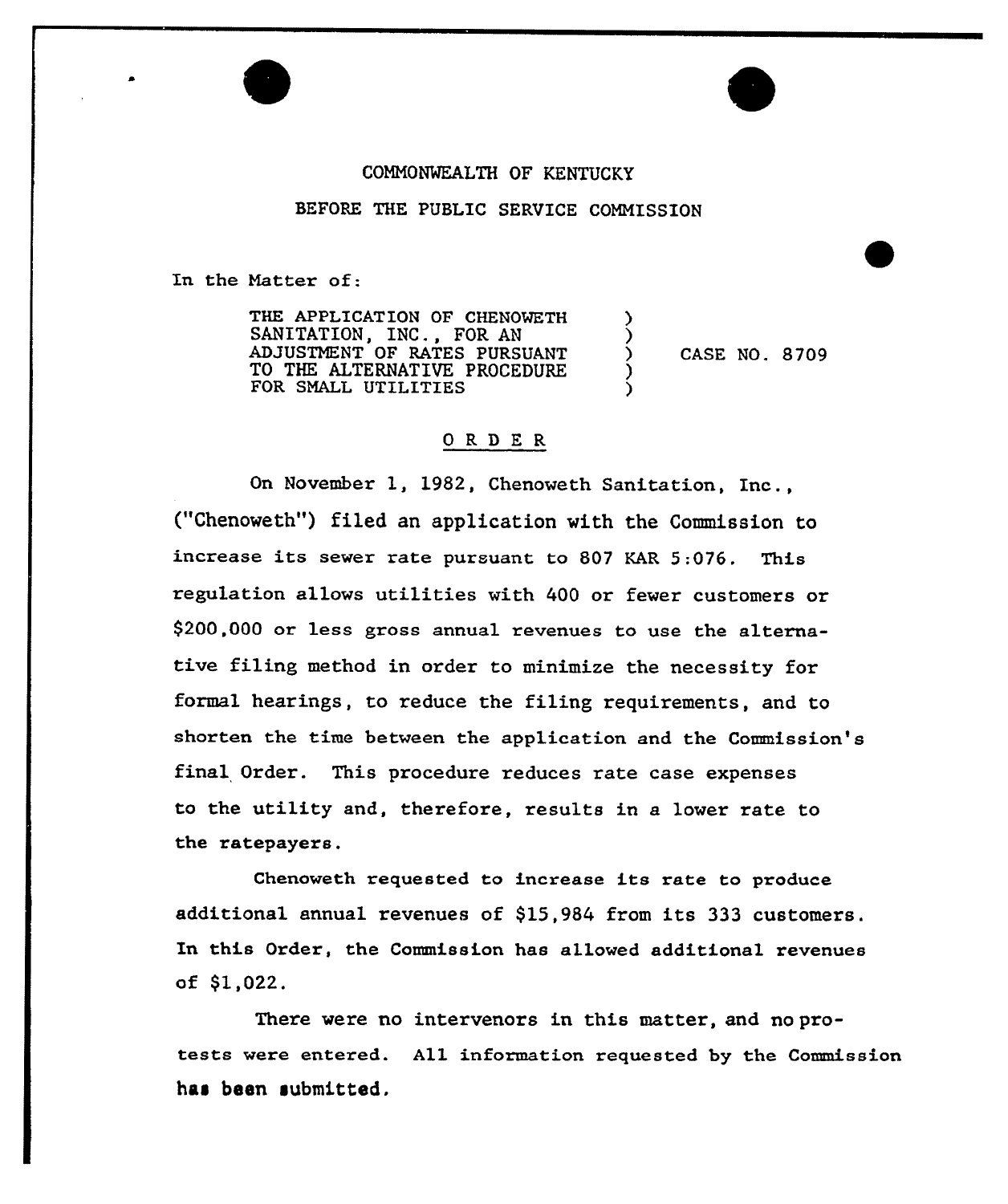

#### TEST PERIOD

To determine the reasonableness of the proposed rate, Chenoweth has proposed and the Commission has accepted the 12-month period ending December 31, 1981, as the test period in this case.

# REVENUES AND EXPENSES

Chenoweth showed a net loss for the test period of 97,864. Chenoweth did not propose any pro forma adjustments. The Commission has, however, made several adjustments to the test period revenues and expenses in order to reflect more current operating conditions. These adjustments are as f011ows:

# Operating Revenues

Ghenoweth reported revenues from sewer operations of \$41,307. Based on an analysis of Chenoveth's test period customers at the present monthly rate the Commission has increased operating revenues by  $$5,246^{\frac{1}{1}}$$  to reflect the appropriate annualized revenues from sewer operations.

## Sludge Hauling

Chenoweth's test period expenses included \$1,252 for sludge hauling. Chenoweth furnished invoices for s1udge hauling for the first 10 months of 1982 which totaled \$2,299.

 $-2-$ 

 $\frac{1}{3}$  \$11.65 per month x 333 customers x 12 month<br>\$46,553 - \$41,307 = \$5,246.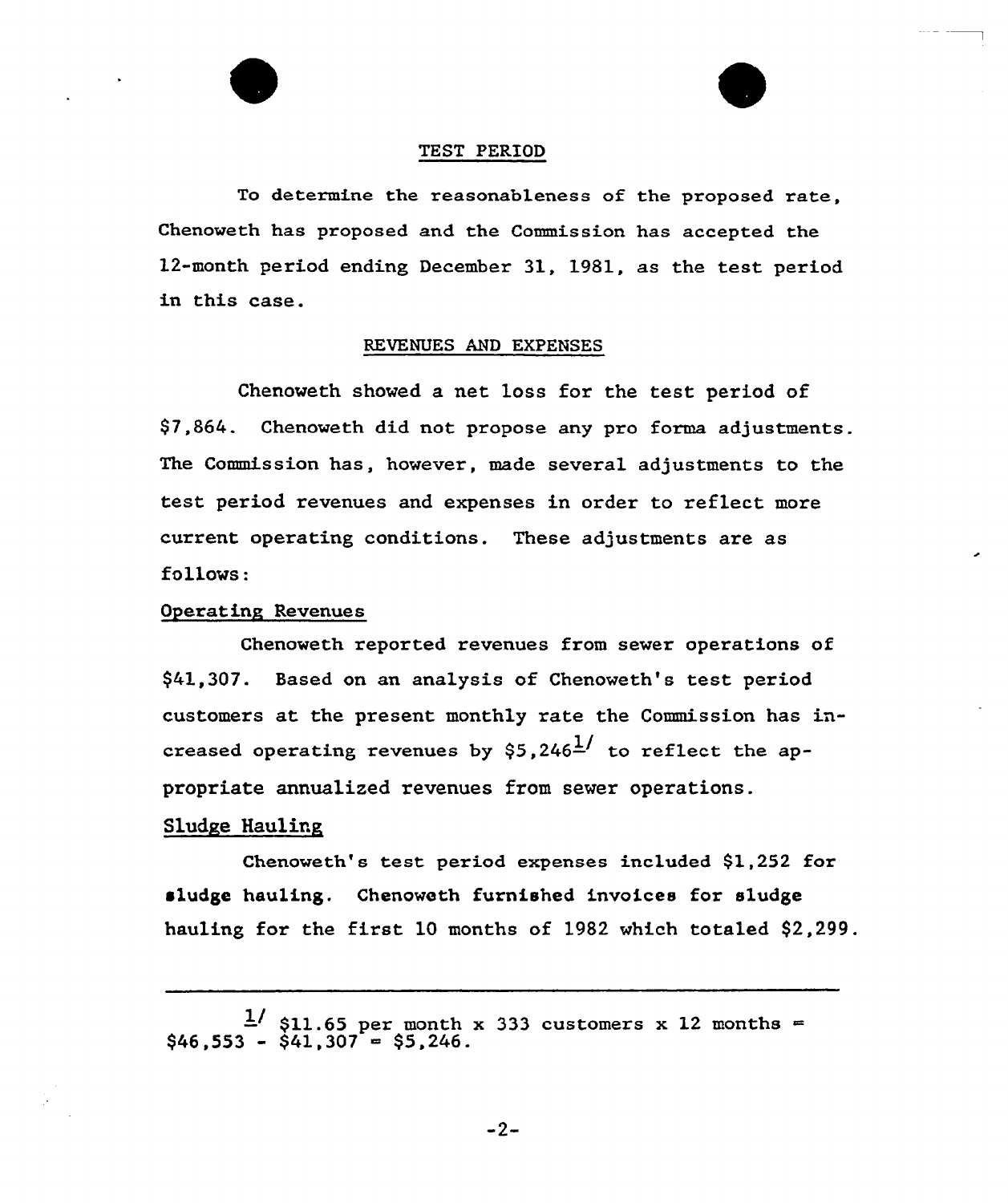

## Routine Maintenance Service Fee

On April 1, 1982, Chenoweth Hills Developers Company was employed to perform the routine sewer maintenance services at \$448 per month. On an annualized basis this cost exceeds the text period expense for this service by  $$576.\frac{3}{7}$  The Commission has, therefore, increased test period expenses by \$576. Administrative and General Salaries

During the test year, Chenoweth paid \$7,875 for management and supervision fees and \$1,400 for bookkeeping services. In Chenoweth's last rate case before this Commission, the Commission found that the reasonable fees for the management and supervision services and bookkeeping services were \$1,800 and \$2,400, respectively. Chenoweth presented no evidence in this case to justify any increases in these expenses. Therefore, the Commission has reduced operating expenses for ratemaking purposes by \$5,075 to reflect allowance of the same amount of fees as in the prior case.

 $\frac{2}{32}$ , 299 : 10 x 12 - \$1,252 = \$1,507.  $\frac{3}{5448}$  x 12 - \$4,800 = \$576.

 $-3-$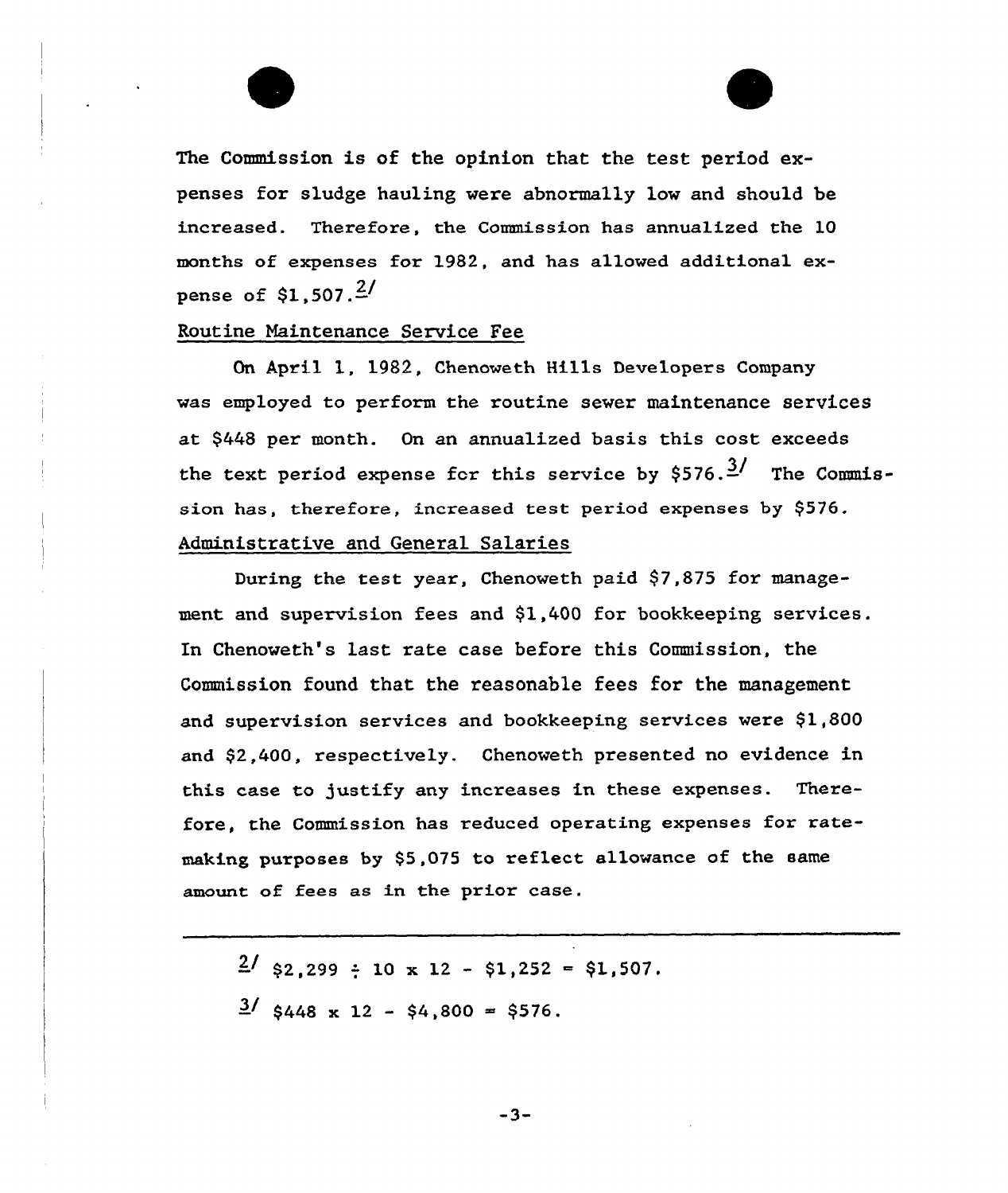## Depreciation Expense

Chenoweth's test period expenses included depreciation of \$10,000. Chenoweth's plant in service as of the end of the test period is fully supported by contributions in aid of construction, and under Commission policy no depreciation expense is appropriate because it is unfair to require the ratepayers to provide recovery on plant provided at zero cost. Chenoweth proposed a similar depreciation expense or depreciation reserve fund in its last two rate cases befoxe this Commission and in each instance the Commission disallowed these expenditures.

The Commission has allowed pro forma depreciation expense of  $$600<sup>4</sup>$  on a plant addition to cloth wire for a microstrainer placed in service subsequent to the test period in this case. Payroll Taxes

The Commission has reduced Chenoweth's test year payroll taxes by \$497 to reflect only the amount of payroll tax on salaries found reasonable in this case.

# Other Taxes

Chenoweth was delinquent in the payment of certain taxes which are applicable to the test period and normal recurring charges. The Commission is of the opinion that the following taxes are allowable and should be included in test year expenses:

 $\frac{4}{}{}$  \$2,998 x 20% = \$600.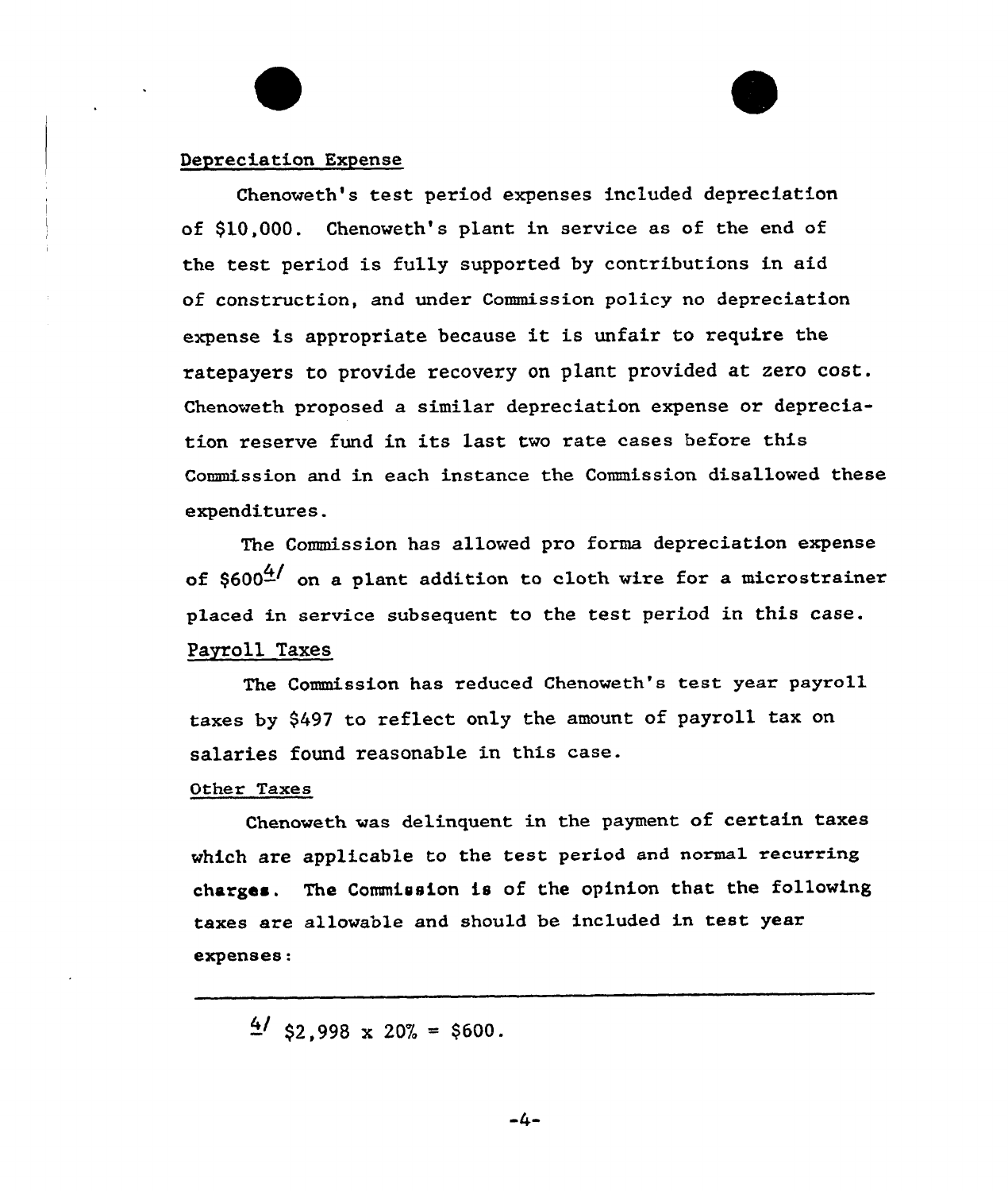



# Rate Case Expense

Chenoweth has incurred rate case expenses of \$697 since the end of the test period. The Commission has amortized this cost over a 2-year period and has therefore adjusted test period operating expenses by \$340.

# Office Rent

Chenoweth shares an office with Raidt Construction Company, Inc. Chenoweth did not include the rent for its share of this office space in its test period operating expenses at \$100 per month. Therefore, the Commission has adjusted operating expenses by  $$1,200$ .

# Billing and Collection Fee

The Louisville Mater Company performs the billing and collection functions for Chenoweth. The Louisville Water Company charges are based on a proportionate share of water and sewer collections. The Commission has calculated the pro forma cost. to Chenoweth for this service and has adjusted test period operations by \$243 to reflect the annual increase in this charge. Interest Expense

During the test year, Chenoweth incurred interest expenses of \$244. On June 17, 1982, Chenoweth negotiated a loan of \$13,200 at an interest rate of 12 percent per year

 $-5-$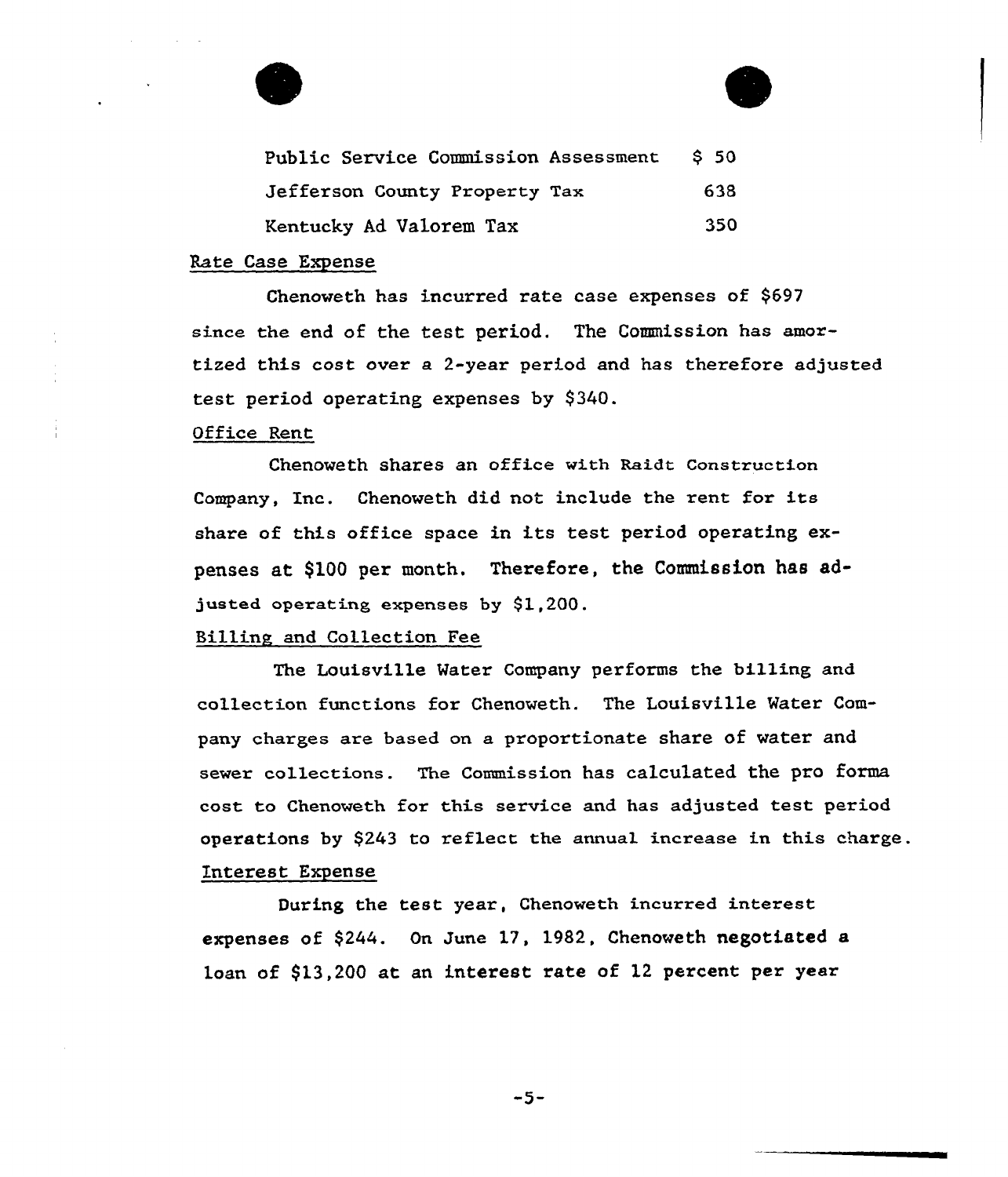with Idlewood Enterpxises, Inc., ("Idlewood") for the purpose of paying outstanding notes totalling \$9,135 plus accxued interest of \$4,041 to Raidt Construction, Inc., and Chenoweth Hills Developers Company. The Commission is of the opinion that interest expense on the note to Idlewood should be included as an adjustment to test period operations.

Therefore, Chenoweth's adjusted operations at the end of the test period are as follows:

|                                                                                         | Per Books                              | Adjustments                              | Adjusted                                   |  |
|-----------------------------------------------------------------------------------------|----------------------------------------|------------------------------------------|--------------------------------------------|--|
| Operating Revenues<br>Operating Expenses<br>Operating Income (Loss)<br>Interest Expense | \$41,307<br>48.927<br>\$(7,620)<br>244 | \$5,246<br>(10, 068)<br>515,314<br>1,584 | \$46,553<br>38,859<br>$5 - 7.694$<br>1,828 |  |
| Net Income (Loss)                                                                       | \$(7.864)                              | \$13,730                                 | 5,866                                      |  |

# Revenue Requirements

The Commission has used the operating ratio method as the basis in detexmining sewex rates in the past and has found it to be <sup>a</sup> fair and reasonable method to both the utility and its customers. The operating ratio method as used by the Commission is as follows:

|                     |  | Operating expenses (Net of interest expense) |                    |  |  |
|---------------------|--|----------------------------------------------|--------------------|--|--|
| Operating Ratio $=$ |  | + taxes                                      |                    |  |  |
|                     |  |                                              | Operating Revenues |  |  |

The Commission is of the opinion that a .88 ratio is <sup>a</sup> fair, just and reasonable operating ratio in that it will enable Chenoweth to pay its operating expenses and provide an adequate debt service coverage with a reasonable return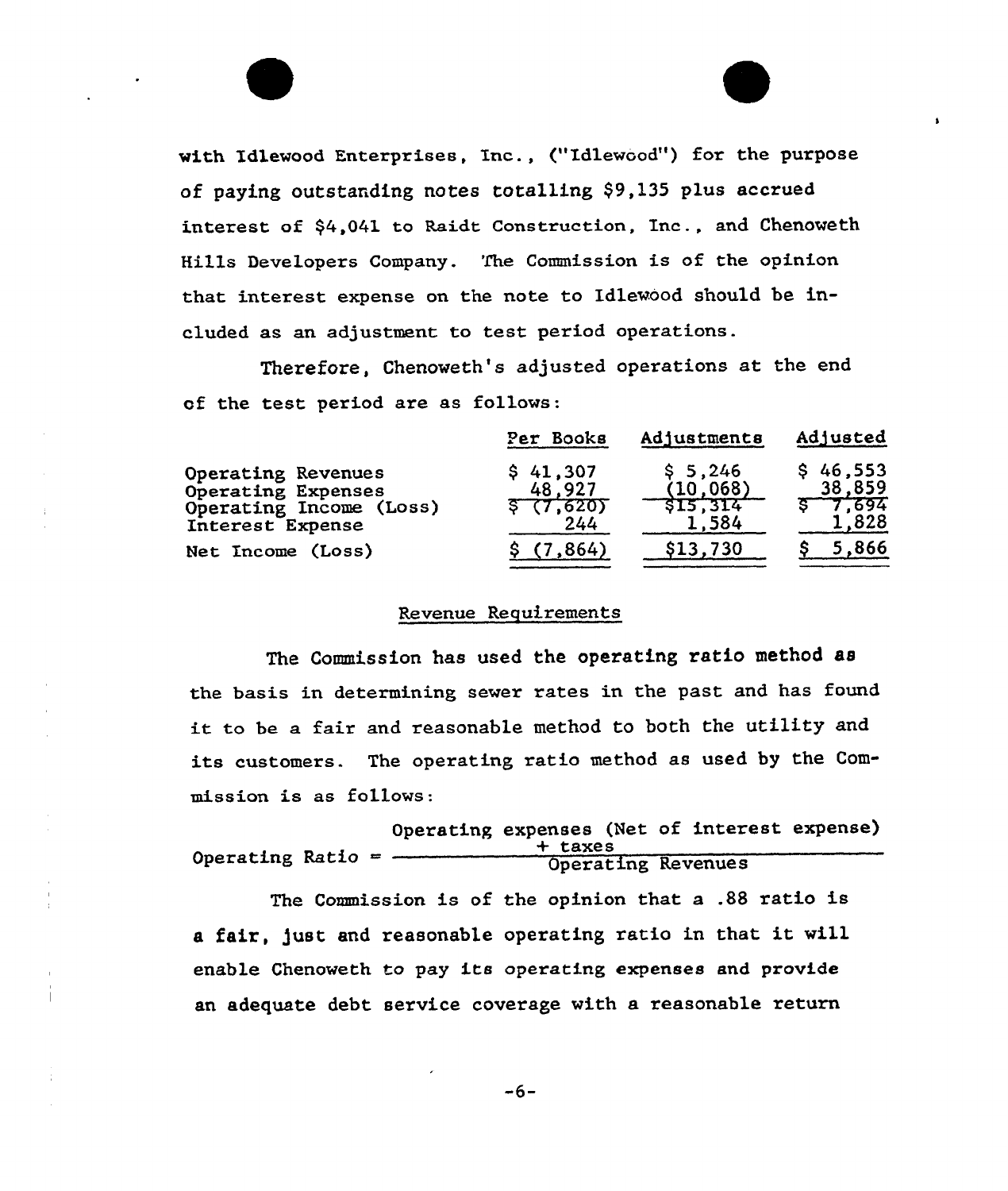

to the plant's owner. Therefore, the Commission finds that Chenoweth is entitled to adjust its rate to produce total revenues of  $$47,575^{6/}$  which includes state, federal and Jefferson County income taxes of \$1,398. This results in an annual increase in revenue to Chenoweth of \$1,022.

# Other issues

Chenoweth stated that it would be required to make certain major repairs to its system in the near future. Tn its response to the Commission's request for information, Chenoweth provided. a detailed list of these expenditures totalling \$13,850. Mhile the Commission recognizes that these expenditures may be necessary to the operation of the sewer system, Chenoweth has not obtained the necessary financing of these costs. Therefore, the Commission cannot give ratemaking treatment in the Order for the proposed expenditures. Further, the Commission advises Chenoweth to make application for approval of these expenditures and the related financing as soon as such financing arrangements are complete.

# SUMMARY

The Commission, after consideration of the evidence of record and being advised, is of the opinion and finds that:

l. The rate proposed by Chenoweth would produce revenues in excess of those found reasonable herein and should be

 $\frac{6}{}{38,859 + $1,398 \div 88\% - $45,747 + $1,828 - $47,575.}$ 

 $-7-$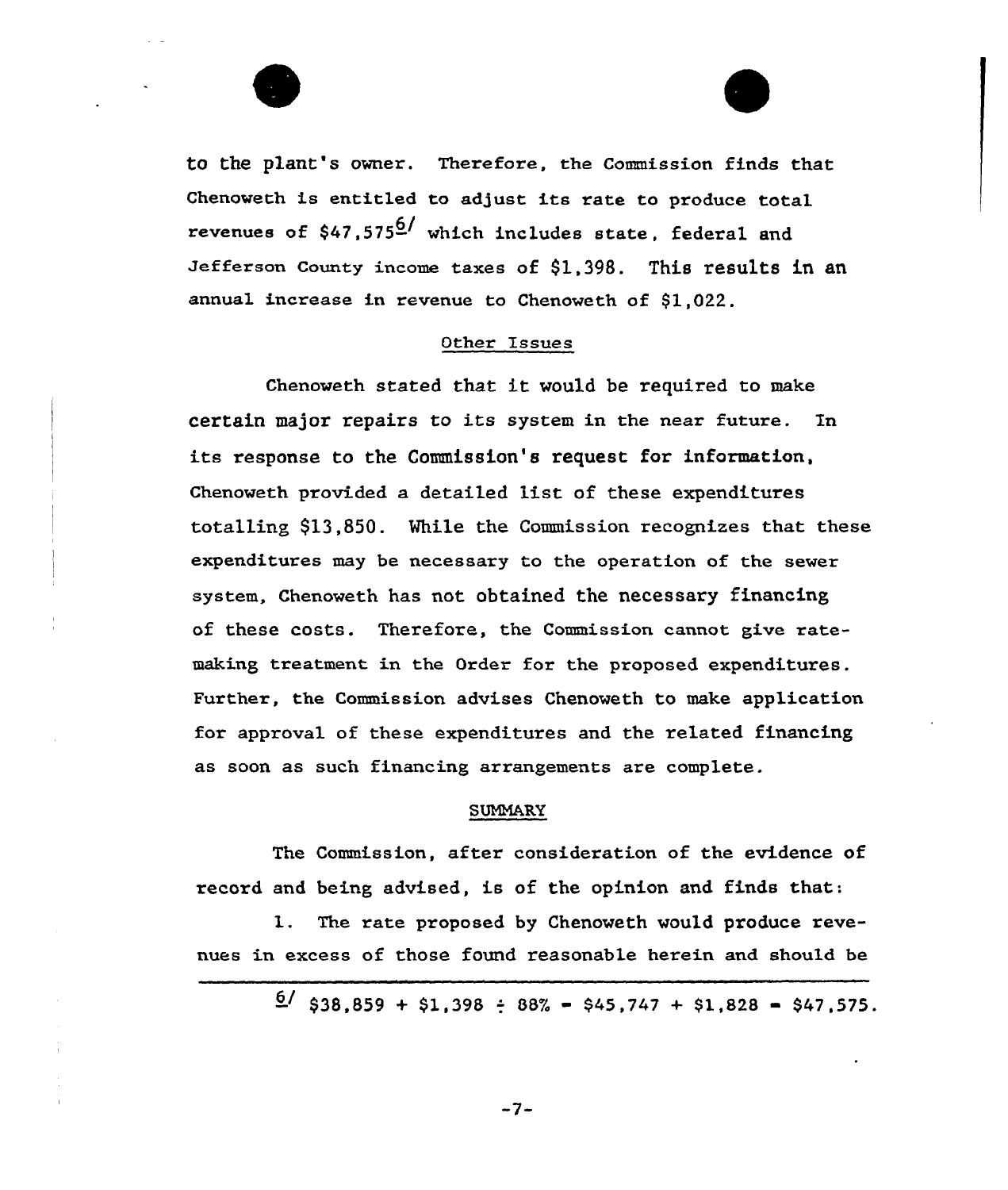

denied upon application of KRS 278.030.

2. The rate in Appendix. <sup>A</sup> should produce gross annual revenues of approximately \$47,575 from 333 customers and is the fair, just and reasonable rate for Chenoweth to charge for sewer service.

IT IS THEREFORE ORDERED that the rate in Appendix <sup>A</sup> be and it hereby is the fair, just and reasonable rate for Chenoweth to charge for sewer service rendered on and after the date of this Order.

IT IS FURTHER ORDERED that the rate proposed by Chenoweth be and it hereby is denied.

IT IS FURTHER ORDERED that within 20 days of the date of this Order, Chenoweth shall file with the Commission its tariff sheets setting forth the rate approved herein.

Done at Frankfort, Kentucky, this 8th day of February, 1983.

PUBLIC SERVICE COMMISSION

uun CRairma

Vice Chairman

anga Commissione

ATTEST:

**Secretary**